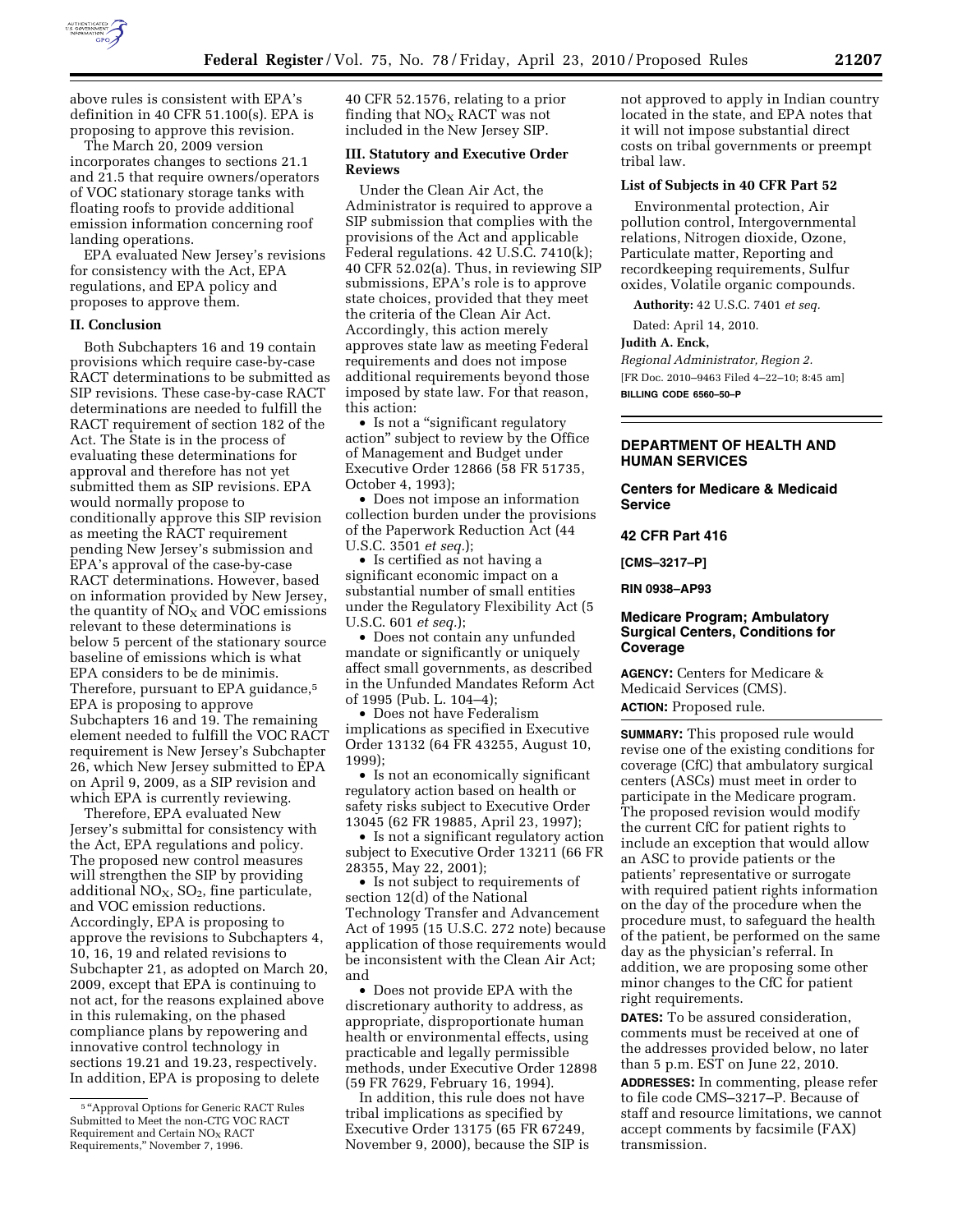You may submit comments in one of four ways (please choose only one of the ways listed):

1. *Electronically.* You may submit electronic comments on this regulation to *http://www.regulations.gov.* Follow the instructions under the ''More Search Options'' tab.

2. *By regular mail.* You may mail written comments to the following address ONLY: Centers for Medicare & Medicaid Services, Department of Health and Human Services, Attention: CMS–3217–P, P.O. Box 8010, Baltimore, MD 21244–8010.

Please allow sufficient time for mailed comments to be received before the close of the comment period.

3. *By express or overnight mail.* You may send written comments to the following address ONLY: Centers for Medicare & Medicaid Services, Department of Health and Human Services, Attention: CMS–3217–P, Mail Stop C4–26–05, 7500 Security Boulevard, Baltimore, MD 21244–1850.

4. *By hand or courier.* If you prefer, you may deliver (by hand or courier) your written comments before the close of the comment period to either of the following addresses:

a. For delivery in Washington, DC— Centers for Medicare & Medicaid Services, Department of Health and Human Services, Room 445–G, Hubert H. Humphrey Building, 200 Independence Avenue, SW., Washington, DC 20201.

(Because access to the interior of the Hubert H. Humphrey Building is not readily available to persons without Federal government identification, commenters are encouraged to leave their comments in the CMS drop slots located in the main lobby of the building. A stamp-in clock is available for persons wishing to retain a proof of filing by stamping in and retaining an extra copy of the comments being filed.)

b. For delivery in Baltimore, MD— Centers for Medicare & Medicaid Services, Department of Health and Human Services, 7500 Security Boulevard, Baltimore, MD 21244–1850.

If you intend to deliver your comments to the Baltimore address, please call telephone number (410) 786– 9994 in advance to schedule your arrival with one of our staff members.

Comments mailed to the addresses indicated as appropriate for hand or courier delivery may be delayed and received after the comment period.

**FOR FURTHER INFORMATION CONTACT:** Joan A. Moliki, (410) 786–5526, Jacqueline Morgan, (410) 786–4282, Steve Miller, (410) 786–6656, or Jeannie Miller, (410) 786–3164.

# **SUPPLEMENTARY INFORMATION:**

*Inspection of Public Comments:* All comments received before the close of the comment period are available for viewing by the public, including any personally identifiable or confidential business information that is included in a comment. We post all comments received before the close of the comment period on the following Web site as soon as possible after they have been received: *http:// www.regulations.gov.* Follow the search instructions on that Web site to view public comments.

Comments received timely will also be available for public inspection as they are received, generally beginning approximately 3 weeks after publication of a document, at the headquarters of the Centers for Medicare & Medicaid Services, 7500 Security Boulevard, Baltimore, Maryland 21244, Monday through Friday of each week from 8:30 a.m. to 4 p.m. To schedule an appointment to view public comments, phone 1–800–743–3951.

#### **I. Background**

*A. Legislative and Regulatory Authority for the Ambulatory Surgical Centers, Conditions for Coverage* 

As the single largest payer for health care services in the United States, the Centers for Medicare & Medicaid Services (CMS) has a critical role in promoting high quality care for Medicare beneficiaries. CMS is responsible for ensuring that the conditions for coverage (CfCs) of Ambulatory Surgical Center (ASC) services, and enforcement of those conditions, are adequate to protect the health and safety of the individuals treated in such ASCs. Any regulatory changes that we contemplate must consider patient health and safety along with the administrative burden placed on Medicare-participating facilities.

Section 1832(a)(2)(F)(i) of the Social Security Act (the Act) specifies that an ASC must meet health, safety, and other requirements specified by the Secretary of Health and Human Services (HHS) (the Secretary) in regulation if it has an agreement in effect with the Secretary to perform procedures covered by Medicare. Under the agreement, the ASC agrees to accept the standard Medicare amount determined under section 1833(i)(2) of the Act as full payment for services, and to accept assignment of benefits as described in section 1842(b)(3)(B)(ii) of the Act for payment for all services furnished by the ASC to enrolled individuals. Substantive requirements are set forth in 42 CFR part 416 subpart B and subpart

C of our regulations. The regulations at 42 CFR part 416 subpart B describe the general conditions and requirements for ASCs, and the regulations at 42 CFR part 416 subpart C describe the specific CfCs for ASCs.

# *B. Updates and Revisions to the Ambulatory Surgical Centers Conditions for Coverage*

On August 31, 2007, we published a proposed rule (72 FR 50470) in the **Federal Register** entitled, ''Medicare and Medicaid Programs; Ambulatory Surgical Centers, Conditions for Coverage,'' in which we proposed to update the ASC CfCs by revising some of the definitions and the CfCs regarding governing body and management, and laboratory and radiologic services, to reflect current ASC practices. In addition, we proposed to add several new CfCs regarding quality assessment and performance improvement; patient rights; infection control; and patient admission, assessment and discharge. We proposed these CfCs in order to promote and protect patient health and safety.

In the proposed rule at § 416.50, we proposed to divide the patient rights CfC into four standards. Under the first standard, § 416.50(a)(1), ''Notice of rights,'' we proposed that ASCs be required to provide the patient or the patient's representative with verbal and written notice of the patient's rights in a language and manner the patient understood in advance of providing care to the patient. In addition, we set out what information would be required and where the ASC would have to post the information for the patient to see while waiting for treatment.

On November 18, 2008, we published a final rule (73 FR 68502), entitled ''Medicare Program; Changes to the Hospital Outpatient Prospective Payment System and CY 2009 Payment Rates''. The final rule, among other changes, finalized the new CfC for patient rights in ASCs. In response to the proposed patient rights provision, several commenters expressed concern about the amount of paperwork patients would be required to complete on the day of the procedure and stated that patients would benefit from reviewing pertinent information before they arrived at the ASC for the procedure (see 73 FR 68718). Therefore, in response to comments, we revised our proposed requirement for patient rights at  $\S 416.50(a)(1)$ ,  $(a)(1)(ii)$  and  $(a)(2)(i)$ , to specify that ambulatory surgical centers (ASCs) provide patient rights information to patients or the patient's representative in advance of the date of the procedure.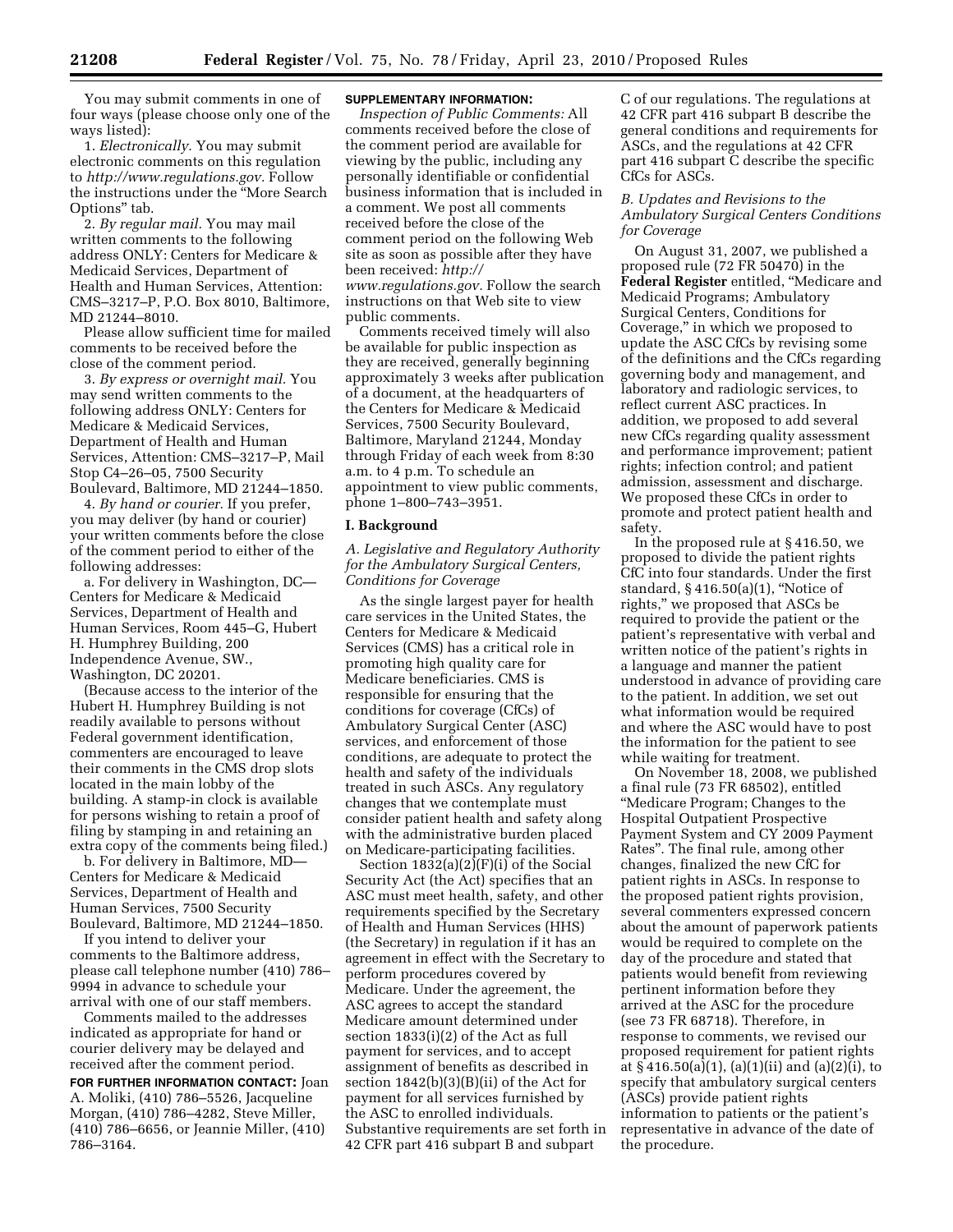When we published the final rule for the ASC CfCs on November 18, 2008, we specified at § 416.50(a)(1) that patient rights information was to be provided by the ASC in advance of the date of the procedure. It was, and continues to be, our intent to require that ASCs provide patients or the patient's representative or surrogate with information we believe they need in order to make an informed choice about the facility where their procedure will be performed. Likewise, we continue to believe that this information should be imparted in advance of the date of the procedure.

The patient's representative or surrogate, who could be a family member or friend that accompanies the patient, may act as a liaison between the patient and the ASC to help the patient communicate, understand, remember, and cope with the interactions that take place during the visit, and explain any instructions to the patient that are delivered by the ASC staff. If a patient is unable to fully communicate directly with the ASC staff, then the ASC may give patient rights information to the patient's representative or surrogate. The patient has the choice of using an interpreter of his or her own, or one supplied by the ASC. A professional interpreter is not considered to be a patient's representative or surrogate. Rather, it is the professional interpreter's role to pass information from the ASC to the patient. In following translation practices, we recommend, but do not propose requiring, that a written translation be provided in languages that non-English speaking clients can read, particularly for languages that are most commonly used by non-English-speaking clients of the ASC. We note that there are many hundreds of languages (not all written) that are used by one or more residents of the United State, but that in most geographic areas the most common non-English language, by far, is Spanish.

While we propose this standard under the authority of title 18, section  $1832(a)(2)(F)(i)$ , there are other legal requirements, most notably, those under title VI of the Civil Rights Act of 1964. Our proposed requirement has been designed to be compatible with recent guidance on title VI. The Department of Health and Human Services<sup>5</sup> (HHS) guidance related to Title VI of the Civil Rights Act of 1964, ''Guidance to Federal Financial Assistance Recipients Regarding Title VI Prohibition Against National Origin Discrimination Affecting Limited English Proficient Persons'' (August 8, 2003, 68 FR 47311) applies to those entities that receive federal financial assistance from HHS, including ASCs. This guidance may

assist ASCs in ensuring that patient rights information is provided in a language and manner the Medicare patient understands.

In the November 18, 2008, ASC regulation, we also specified at § 416.50(a)(1)(ii) (physician financial interest or ownership), and § 416.50(a)(2)(i) (Advance directives) that ASCs are also required to provide this information to patients in advance of the date of the procedure. We believe that the current organization of § 416.50 is confusing relative to the need for ASCs to furnish information to patients prior to the date of the procedure. Therefore, we are proposing to revise this section.

### **II. Provisions of the Proposed Regulation**

As stated above, the November 18, 2008 final rule finalized the patient's right provision at § 416.50, to require ASCs to provide specific patients' rights information to patients in advance of the date of the procedure. We believed this modification would alleviate provider concerns while at the same time afford patients sufficient time to review pertinent information before undergoing a procedure. However, since the publication of the final rule, it has come to our attention that a few ASCs sometimes provide same-day procedures on an emergency basis. Therefore, the current patient rights CfC requirement has been problematic for those ASCs that perform procedures on the same day they receive physician referrals (for example, a patient is referred to an ASC due to severe eye trauma).

ASCs contemplating providing services to a patient on the same day he or she receives a referral must either refuse serving the patient for fear of violating Medicare requirements or accept the patient for service and be out of compliance with Medicare patient rights requirements. ASCs that serve same-day patients would like to continue to serve this constituency; however, potential non-compliance with the current Medicare requirement is a deterrent.

This rule proposes to establish an exception when an ASC is providing services to a patient on the same day he or she receives a physician referral for the ASC service(s) and when a delay in providing the service(s) would adversely affect the patient's health. In general, the ASC would continue to be required to provide information as specified at § 416.50. However, the proposed exception would apply only if: (1) The written referral was signed and dated by the physician on the date

the patient was presented at the ASC for the service(s); and (2) a physician in the ASC or the referring physician communicates in writing and the ASC documents in the medical record that the procedure must be performed as soon as possible to safeguard the health of the patient. This proposed exception attempts to balance our responsibility to promote the health and safety of ASC patients with undue burden on facilities.

In addition to modifying § 416.50 to provide for an exception for same-day procedures, we are proposing minor revisions to this section. Currently § 416.50(a)(1) and (a)(2) require disclosure of information to be made in advance of the date of the procedure. We are proposing to eliminate this specific requirement from these sections and add this requirement to the stem statement at § 416.50 since the stem statement applies to all of the proposed requirements at § 416.50.

The current provisions at § 416.50(a), (b), and (c) require that an ASC provide verbal and written notice of patient rights to the patient or the patient's representative. This encompasses the posting of rights, disclosure of physician financial interest or ownership, the provision of advance directives, the submission and investigation of grievances, the exercise of rights, privacy and safety, and the confidentiality of clinical records. We are proposing to reorganize § 416.50(a), (b), and (c) by creating separate standards for provisions that are currently required in these paragraphs. Specifically, we are proposing to retitle and reorganize the requirements of § 416.50, ''Patient rights,'' as follows: (a) *Standard:* Notice of rights; (b) *Standard:*  Disclosure of physician financial interest or ownership; (c) *Standard:*  Advance directives; (d) *Standard:*  Submission and investigation of grievances; (e) *Standard:* Exercise of rights and respect for property and person; (f) *Standard:* Privacy and safety; (g) *Standard:* Confidentiality of medical records; and (h) *Standard:* Exception to the timing of the notice of patient rights. We believe this reorganization would eliminate confusion about the patient rights information to be provided to patients. We note that these are not new requirements.

In addition, as stated above, we are proposing to add a new exception to § 416.50 (proposed Standard (h)) that would allow an ASC in the case of an emergency procedure, and when it was not feasible to provide notice of patient rights information in advance of the date of the procedure, to provide this information to the patient or the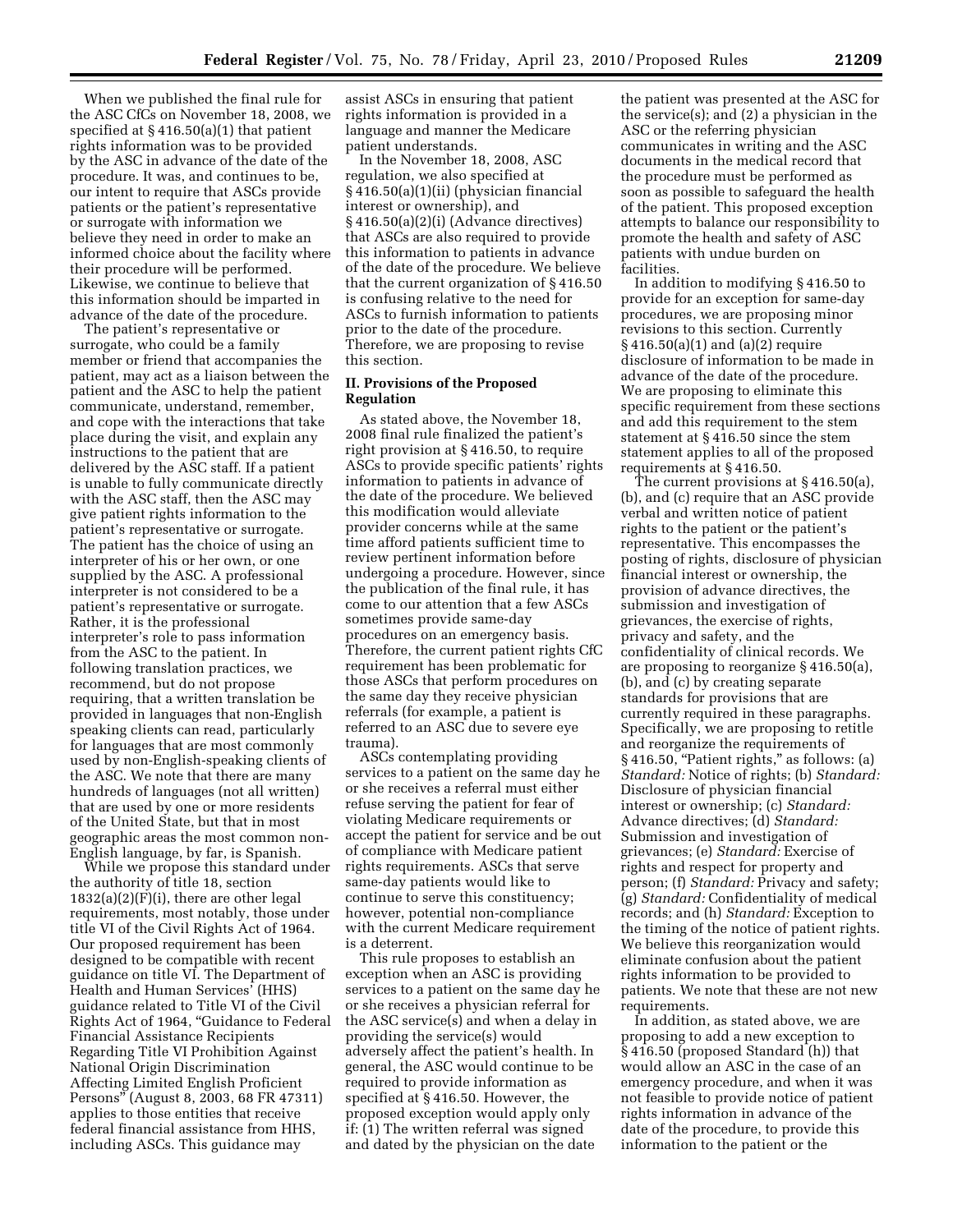patient's representative or surrogate on the day of treatment before the procedure.

## **III. Collection of Information Requirements**

Under the Paperwork Reduction Act of 1995, we are required to provide 60 day notice in the **Federal Register** and solicit public comment before a collection of information requirement is submitted to the Office of Management and Budget (OMB) for review and approval. In order to fairly evaluate whether an information collection should be approved by OMB, section 3506(c)(2)(A) of the Paperwork Reduction Act of 1995 requires that we solicit comments on the following issues:

• The need for the information collection and its usefulness in carrying out the proper functions of our agency.

- The accuracy of our estimate of the information collection burden.
- The quality, utility, and clarity of the information to be collected.

• Recommendations to minimize the information collection burden on the affected public, including automated collection techniques.

Proposed § 416.50 (h)(1) and (h)(2) would require an ASC facility to furnish information as specified when an ASC accepts a patient for a procedure that must be performed on the same day as a physician referral. Specifically, proposed  $\S 416.50(h)(2)$  states that a physician in the ASC or the referring physician must communicate in writing and the ASC must document in the medical record that the procedure be performed as soon as possible to safeguard the health of the patient. The burden associated with this requirement is the time and effort necessary for an ASC physician or a referring physician to make the aforementioned written communication and documentation.

We believe the burden associated with this requirement in proposed § 416.50 constitutes a usual and customary business practice as defined in 5 CFR 1320.3(b)(2). The medical record requirement at § 416.47, which remains unchanged, also specifies that ASCs must maintain complete, comprehensive and accurate medical records to ensure adequate patient care. A physician referral letter is considered part of the patient's medical history and is always part of the medical record.

If you comment on these information collection and recordkeeping requirements, please do either of the following:

1. Submit your comments electronically as specified in the **ADDRESSES** section of this proposed rule; or

2. Submit your comments to the Office of Information and Regulatory Affairs, Office of Management and Budget, Attention: CMS Desk Officer, CMS–3217–P, Fax: (202) 395–6974; or E-mail: *OIRA*\_*submission@omb.eop.gov.* 

#### **IV. Response to Comments**

Because of the large number of public comments we normally receive on **Federal Register** documents, we are not able to acknowledge or respond to them individually. We will consider all comments we receive by the date and time specified in the **DATES** section of this preamble, and, when we proceed with a subsequent document, we will respond to the comments in the preamble to that document.

### **V. Regulatory Impact Statement**

We have examined the impacts of this rule as required by Executive Order 12866 on Regulatory Planning and Review (September 30, 1993), the Regulatory Flexibility Act (RFA) (September 19, 1980, Pub. L. 96–354), section 1102(b) of the Social Security Act, section 202 of the Unfunded Mandates Reform Act of 1995 (Pub. L. 104–4), Executive Order 13132 on Federalism (August 4, 1999), and the Congressional Review Act (5 U.S.C. 804(2)).

Executive Order 12866 directs agencies to assess all costs and benefits of available regulatory alternatives and, if regulation is necessary, to select regulatory approaches that maximize net benefits (including potential economic, environmental, public health and safety effects, distributive impacts, and equity). A regulatory impact analysis (RIA) must be prepared for major rules with economically significant effects (\$100 million or more in any 1 year). This rule does not reach the economic threshold and thus is not considered a major rule.

The RFA requires agencies to analyze options for regulatory relief of small businesses. For purposes of the RFA, small entities include small businesses, nonprofit organizations, and small governmental jurisdictions. Most hospitals and most other providers and suppliers are small entities, either by nonprofit status or by having revenues of \$7.0 million to \$34.5 million in any 1 year. Individuals and States are not included in the definition of a small entity. We estimate there are approximately 5,100 Medicare Participating ASCs with average admissions of approximately 1,240 patients per ASC (based on the number of patients seen in ASCs in 2008). Most

ASCs are considered to be small entities, either by nonprofit status or by having revenues of \$7 million to \$34.5 million in any 1 year. For purposes of burden estimates, we are unable to accurately determine the exact number of ASCs that provide services to patients on the same day as referral by their physicians. However, one national ASC chain informed us in September 2009 that approximately 3 percent of its ASCs provide services to patients on the same day as referral by their physicians. Using this percentage, we estimate that 153 ASCs overall perform these same day services. Due to this small percentage, we have determined that the ASC industry on average will experience a slightly reduced burden associated with mailing out patient rights informational packets to patients prior to providing the service(s). Instead, a small percentage of patients would be informed in person on the day of the procedure. Thus, we believe this exception rule should have little or no effect on the benefit cost of ASC services.

In addition, section 1102(b) of the Act requires us to prepare a regulatory impact analysis if a rule may have a significant impact on the operations of a substantial number of small rural hospitals. This analysis must conform to the provisions of section 603 of the RFA. However, this proposed rule only affects ambulatory surgical centers and not hospitals. As a result, we are not preparing an analysis for section 1102(b) of the Act because we believe and the Secretary has determined that this rule will not have a significant impact on the operations of a substantial number of small rural hospitals.

Section 202 of the Unfunded Mandates Reform Act of 1995 also requires that agencies assess anticipated costs and benefits before issuing any rule whose mandates require spending in any 1 year by State, local or tribal governments, in the aggregate, or by the private sector of \$100 million in 1995 dollars, updated annually for inflation. In 2010, that threshold level is approximately \$135 million. This proposed rule is not expected to reach this spending threshold.

Executive Order 13132 establishes certain requirements that an agency must meet when it promulgates a proposed rule (and subsequent final rule) that imposes substantial direct requirement costs on State and local governments, preempts State law, or otherwise has Federalism implications. This proposed rule has no Federalism implications and does not impose any costs on State or local governments. Therefore, the requirements of